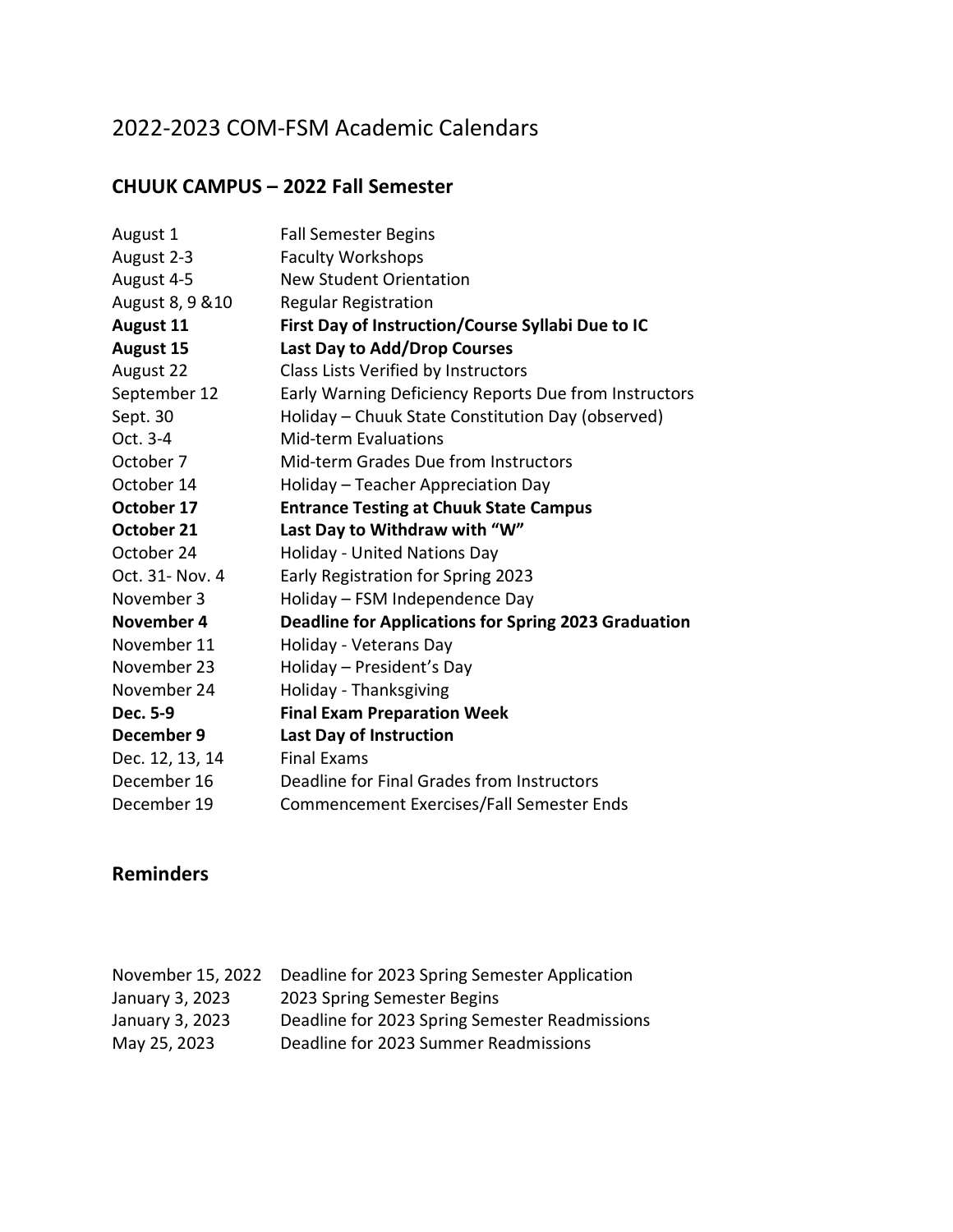# **CHUUK CAMPUS - 2023 Spring Semester**

| January 3         | <b>Spring Semester Begins</b>                             |
|-------------------|-----------------------------------------------------------|
| January 3         | <b>Faculty Workshops</b>                                  |
| January 4-6       | Registration                                              |
| January 9         | First Day of Instruction/Course Syllabi Due to IC         |
| January 11        | Last Day to Add/Drop Courses                              |
| January 16        | Class Lists Verified by Instructors                       |
| January 23-Feb. 4 | Entrance Testing at Chuuk Campus/Chuuk High Schools       |
| February 6        | Early Warning Deficiency Reports Due from Instructors     |
| Feb. 27-28        | Mid-term Evaluations                                      |
| March 3           | Mid-Term Grades Due from Instructors                      |
| March 17          | Last Day to Withdraw With "W"                             |
| March 31          | Holiday - Cultural Day                                    |
| April 3           | <b>COM-FSM Founding Day (Observed)</b>                    |
| April 4           | Faculty Professional Development Day - no classes         |
| April 5-7         | <b>Easter Recess for students</b>                         |
| April 7           | Holiday - Good Friday                                     |
| April 10-14       | Early Registration for Summer 2023                        |
| April 10          | <b>Deadline for Applications for Fall 2023 Graduation</b> |
| April 24-May 3    | <b>Final Exam Preparation Week</b>                        |
| May 3             | Last Day of Instruction                                   |
| May 4,5, 8        | <b>Final Exams</b>                                        |
| May 10            | Holiday - FSM Constitution Day                            |
| May 11            | Deadline for Final Grades from Instructors                |
| May 15            | <b>Commencement Exercises/Spring Semester Ends</b>        |
|                   |                                                           |

| May 25-26      | Registration                                         |
|----------------|------------------------------------------------------|
| <b>May 26</b>  | <b>Faculty Summer Contracts Begin</b>                |
| <b>May 26</b>  | <b>Faculty Meeting</b>                               |
| May 29         | First Day of Instruction/Course Syllabi Due to IC    |
| May 30         | Last Day to Add/Drop Courses                         |
| May $31$       | Class Lists Verified by Instructors                  |
| June 12        | Early Warning Deficiency Report Due from Instructors |
| June 19-20     | Mid-term Evaluations                                 |
| June 22        | Mid-term Grades Due from Instructors                 |
| June 23        | Mid-term Break (no school)                           |
| June $26 - 30$ | Early Registration for Fall 2023                     |
| June 30        | Last Day to Withdraw with "W"                        |
| July 11        | <b>Last Day of Instructions</b>                      |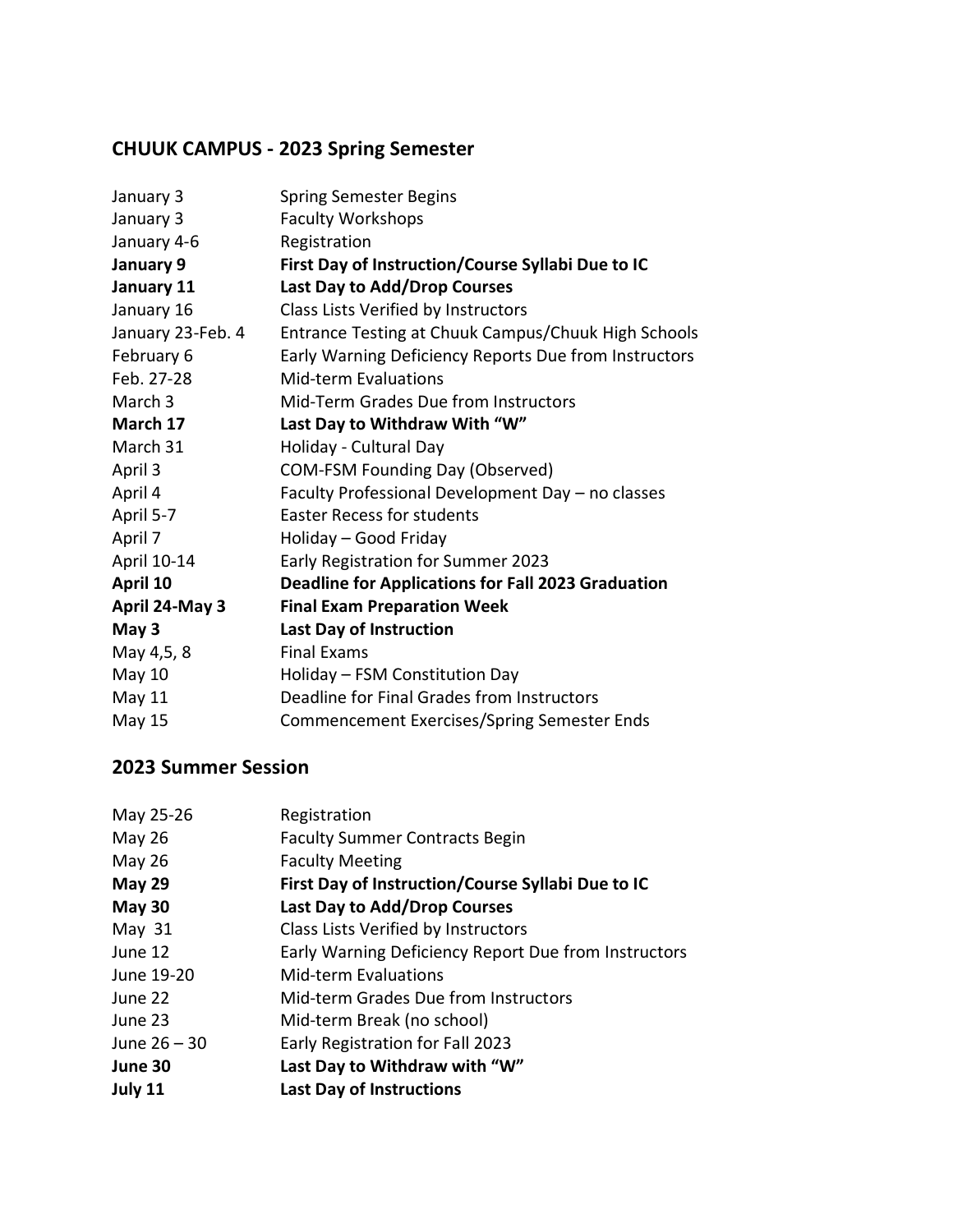| July 31    | <b>FALL 2023 BEGINS</b>                    |
|------------|--------------------------------------------|
| July 14    | Deadline for Final Grades from instructors |
| July 12-13 | Final Exams                                |

#### **KOSRAE CAMPUS - 2022 Fall Semester**

| August 1         | <b>Fall Semester Begins</b>                                 |
|------------------|-------------------------------------------------------------|
| August 2         | <b>Faculty Meetings</b>                                     |
| August 3-5       | <b>New Student Orientation</b>                              |
| August 8-9       | <b>Faculty Workshops</b>                                    |
| August 10-12     | <b>Regular Registration</b>                                 |
| <b>August 15</b> | First Day of Instruction/Course Syllabi Due to IC           |
| August 17        | Last Day to Add/Drop Courses                                |
| August 22        | Holiday - Gospel Day (Observed)                             |
| August 23        | Class Lists Verified by Instructors                         |
| September 8      | Holiday - Kosrae Liberation Day                             |
| September 12     | Early Warning Deficiency Reports Due from Instructors       |
| Oct. 3-4         | <b>Mid-term Evaluations</b>                                 |
| October 7        | Mid-term Grades Due from Instructors                        |
| October 14       | <b>Entrance Testing at Kosrae State Campus</b>              |
| October 21       | Last Day to Withdraw with "W"                               |
| October 24       | <b>Holiday - United Nations Day</b>                         |
| Oct. 31-Nov. 4   | Early Registration for Spring 2023                          |
| November 3       | Holiday - FSM Independence Day                              |
| November 4       | <b>Deadline for Applications for Spring 2023 Graduation</b> |
| November 11      | Holiday - Veterans Day                                      |
| November 23      | Holiday - President's Day                                   |
| November 24      | Holiday - Thanksgiving                                      |
| Dec. 1-7         | <b>Final Exam Preparation Week</b>                          |
| December 7       | <b>Last Day of Instruction</b>                              |
| Dec. 8, 9, 12    | <b>Final Exams</b>                                          |
| December 13      | Deadline for Final Grades from Instructors                  |
| December 16      | Commencement Exercises/Fall Semester Ends                   |

### **Reminders**

| November 15, 2022 | Deadline for 2023 Spring Semester Application  |
|-------------------|------------------------------------------------|
| January 3, 2023   | 2023 Spring Semester Begins                    |
| January 3, 2023   | Deadline for 2023 Spring Semester Readmissions |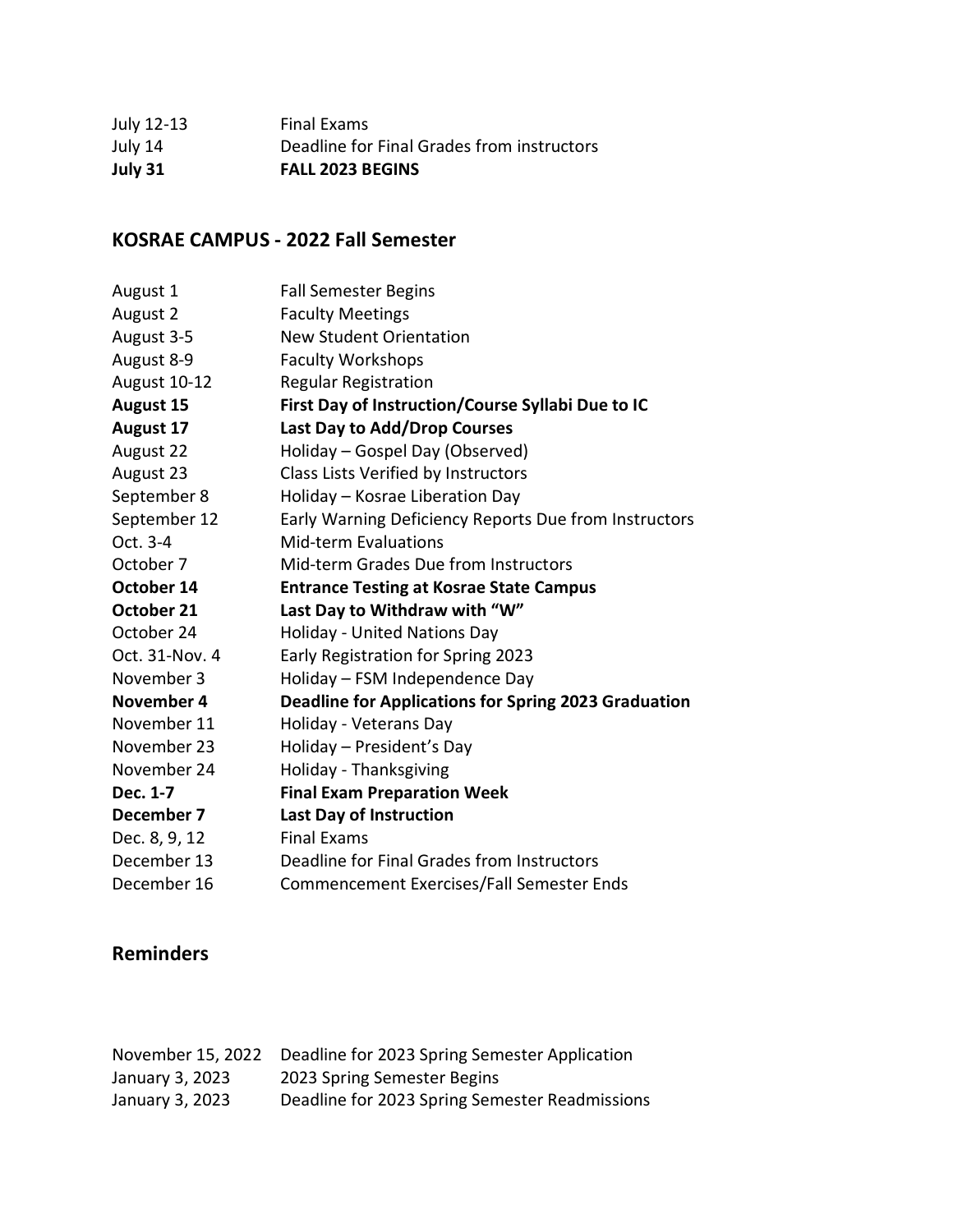#### May 25, 2023 Deadline for 2023 Summer Readmissions

# **KOSRAE CAMPUS - 2023 Spring Semester**

| January 3          | <b>Spring Semester Begins</b>                             |
|--------------------|-----------------------------------------------------------|
| January 3          | <b>Faculty Workshops</b>                                  |
| January 4-6        | Registration                                              |
| January 9          | First Day of Instruction/Course Syllabi Due to IC         |
| January 11         | Holiday - Kosrae Constitution Day                         |
| January 12         | Last Day to Add/Drop Courses                              |
| January 16         | Class Lists Verified by Instructors                       |
| January 23-Feb. 4  | Entrance Testing at Kosrae High School                    |
| February 6         | Early Warning Deficiency Reports Due from Instructors     |
| Feb. 27-28         | <b>Mid-term Evaluations</b>                               |
| March <sub>3</sub> | Mid-Term Grades Due from Instructors                      |
| March 17           | Last Day to Withdraw With "W"                             |
| March 31           | Holiday - Cultural Day                                    |
| April 3            | <b>COM-FSM Founding Day (Observed)</b>                    |
| April 4            | Faculty Professional Development Day - no classes         |
| April 5-7          | <b>Easter Recess for students</b>                         |
| April 7            | Holiday - Good Friday                                     |
| April 10-14        | Early Registration for Summer 2023                        |
| April 10           | <b>Deadline for Applications for Fall 2023 Graduation</b> |
| April 24-May 3     | <b>Final Exam Preparation Week</b>                        |
| May 5              | <b>Last Day of Instruction</b>                            |
| May 8-9            | <b>Final Exams</b>                                        |
| May 10             | Holiday - FSM Constitution Day                            |
| May 11             | Deadline for Final Grades from Instructors                |
| May 12             | Kosrae Campus Incentive Award Day                         |
| May 16             | <b>Commencement Exercises/Spring Semester Ends</b>        |

| May 25-26     | Registration                                         |
|---------------|------------------------------------------------------|
| <b>May 26</b> | <b>Faculty Summer Contracts Begin</b>                |
| <b>May 26</b> | <b>Faculty Meeting</b>                               |
| <b>May 29</b> | First Day of Instruction/Course Syllabi Due to IC    |
| May 30        | Last Day to Add/Drop Courses                         |
| May $31$      | Class Lists Verified by Instructors                  |
| June 12       | Early Warning Deficiency Report Due from Instructors |
| June 19-20    | <b>Mid-term Evaluations</b>                          |
| June 22       | Mid-term Grades Due from Instructors                 |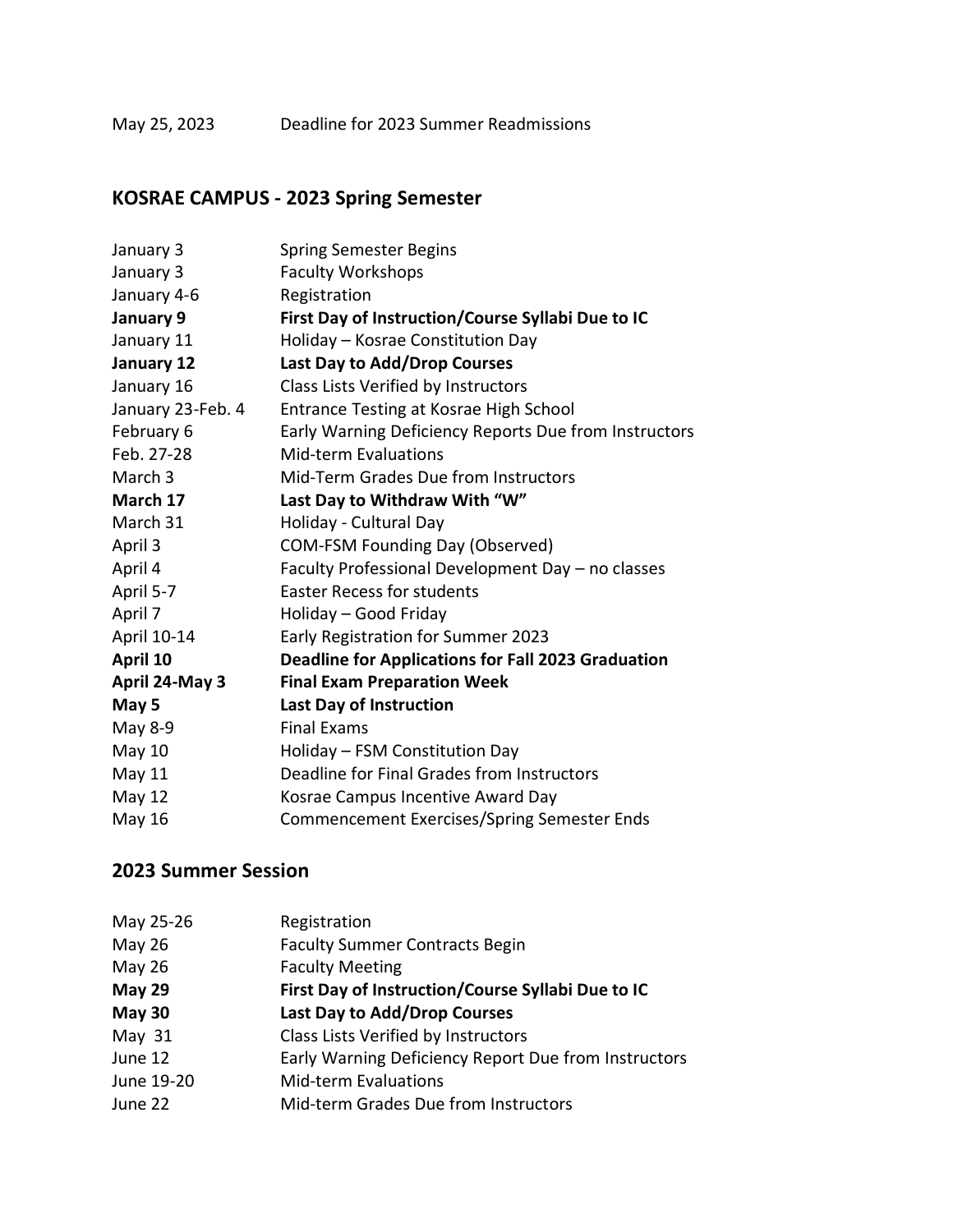| June 23        | Mid-term Break (no school)                 |
|----------------|--------------------------------------------|
| June $26 - 30$ | Early Registration for Fall 2023           |
| June 30        | Last Day to Withdraw with "W"              |
| July 11        | <b>Last Day of Instructions</b>            |
| July 12-13     | <b>Final Exams</b>                         |
| July 14        | Deadline for final grades from Instructors |
| July 31        | <b>FALL 2023 BEGINS</b>                    |

## **NATIONAL & CAREER & TECHNICAL EDCUATION CENTER (CTEC)- 2022 Fall Semester**

| August 1         | <b>Fall Semester Begins</b>                                 |
|------------------|-------------------------------------------------------------|
| August 2-3       | <b>Faculty Meetings</b>                                     |
| August 4-5       | <b>New Student Orientation</b>                              |
| August 8-9       | <b>Faculty Workshops</b>                                    |
| August 10-12     | <b>Regular Registration</b>                                 |
| <b>August 15</b> | First Day of Instruction/Course Syllabi Due to IC           |
| <b>August 17</b> | <b>Last Day to Add/Drop Courses</b>                         |
| August 22        | Class Lists Verified by Instructors                         |
| August 26        | Convocation                                                 |
| September 12     | Holiday - Pohnpei Liberation Day (observed)                 |
| September 13     | Early Warning Deficiency Reports Due from Instructors       |
| Oct. 3-4         | <b>Mid-term Evaluations</b>                                 |
| October 7        | Mid-term Grades Due from Instructors                        |
| October 15       | <b>Entrance Testing at CTEC</b>                             |
| October 21       | Last Day to Withdraw with "W"                               |
| October 24       | <b>Holiday - United Nations Day</b>                         |
| Oct. 31-Nov. 4   | Early Registration for Spring 2023                          |
| November 3       | Holiday - FSM Independence Day                              |
| November 4       | <b>Deadline for Applications for Spring 2023 Graduation</b> |
| November 8       | Holiday - Pohnpei Constitution Day                          |
| November 11      | Holiday - Veterans Day                                      |
| November 23      | Holiday - President's Day                                   |
| Dec. $1 - 7$     | <b>Final Exam Preparation Week</b>                          |
| December 7       | <b>Last Day of Instruction</b>                              |
| Dec. 8, 9, 12    | <b>Final Exams</b>                                          |
| December 13      | Deadline for Final Grades from Instructors                  |
| December 16      | Commencement Exercises/Fall Semester Ends                   |

#### **Reminders**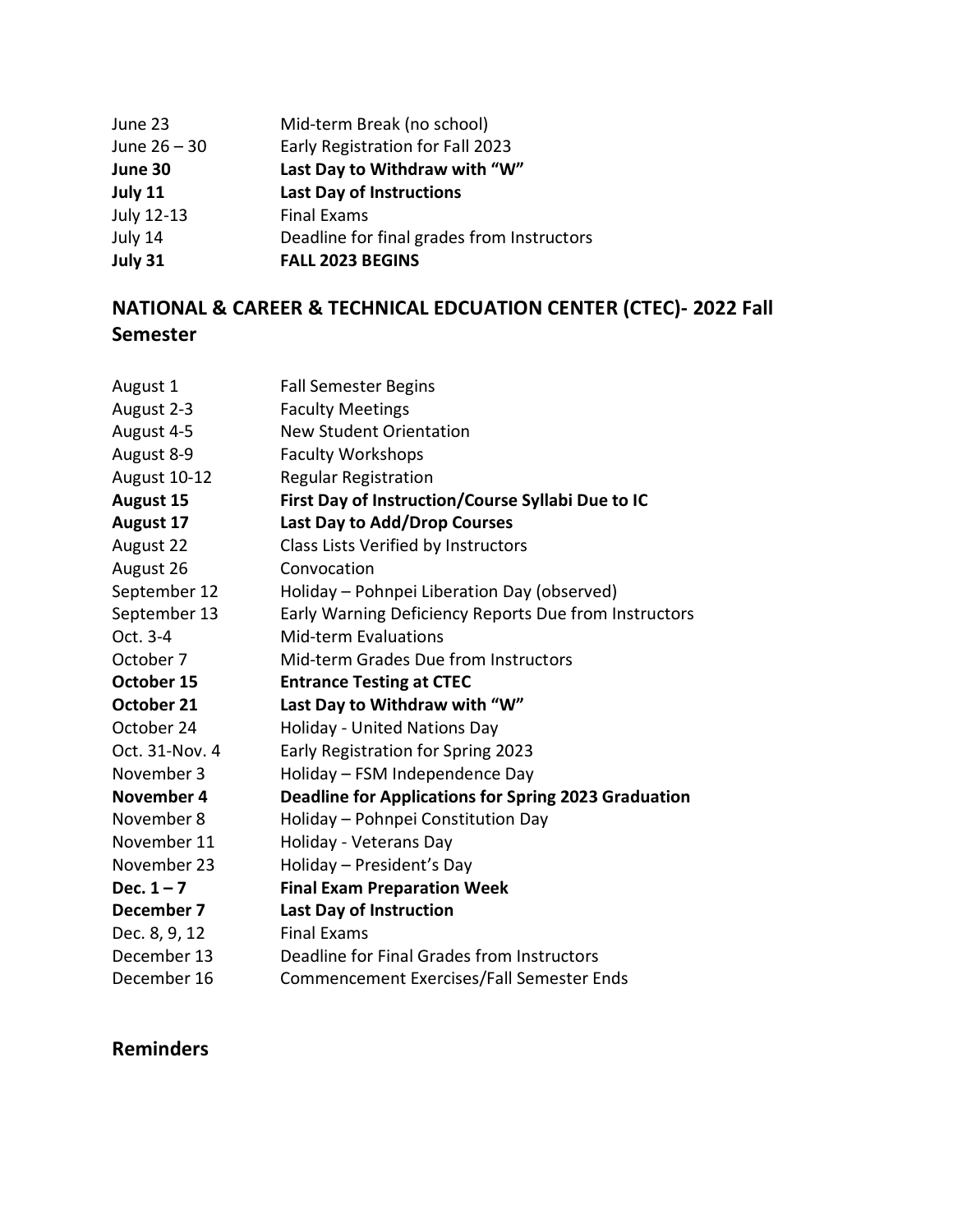| November 15, 2022 | Deadline for 2023 Spring Semester Application  |
|-------------------|------------------------------------------------|
| January 3, 2023   | 2023 Spring Semester Begins                    |
| January 3, 2023   | Deadline for 2023 Spring Semester Readmissions |
| May 25, 2023      | Deadline for 2023 Summer Readmissions          |

### **NATIONAL & CAREER & TECHNICAL EDUCATION CENTER (CTEC)- 2023 Spring Semester**

| January 3          | <b>Spring Semester Begins</b>                             |
|--------------------|-----------------------------------------------------------|
| January 3          | <b>Faculty Workshops</b>                                  |
| January 4-6        | Registration                                              |
| January 9          | First Day of Instruction/Course Syllabi Due to IC         |
| January 11         | Last Day to Add/Drop Courses                              |
| January 16         | Class Lists Verified by Instructors                       |
| January 23-Feb. 4  | Entrance Testing at CTEC / Pohnpei High Schools           |
| February 6         | Early Warning Deficiency Reports Due from Instructors     |
| Feb. 27-28         | Mid-term Evaluations                                      |
| March <sub>3</sub> | Mid-Term Grades Due from Instructors                      |
| March 8            | Holiday - International Women's Day                       |
| March 17           | Last Day to Withdraw With "W"                             |
| March 31           | Holiday - Cultural Day                                    |
| April 3            | <b>COM-FSM Founding Day (Observed)</b>                    |
| April 4            | Faculty Professional Development Day - no classes         |
| April 5-7          | <b>Easter Recess for students</b>                         |
| April 7            | Holiday - Good Friday                                     |
| April 10-14        | Early Registration for Summer 2023                        |
| April 10           | <b>Deadline for Applications for Fall 2023 Graduation</b> |
| April 20-21        | <b>College Fair &amp; Career Exhibitions</b>              |
| April 24-May 3     | <b>Final Exam Preparation Week</b>                        |
| May 5              | <b>Last Day of Instruction</b>                            |
| May 8,9 & 11       | <b>Final Exams</b>                                        |
| May 10             | Holiday - FSM Constitution Day                            |
| <b>May 12</b>      | Deadline for Final Grades from Instructors                |
| May 17             | <b>Commencement Exercises/Spring Semester Ends</b>        |
|                    |                                                           |

| May 25-26 | Registration                          |
|-----------|---------------------------------------|
| May 26    | <b>Faculty Summer Contracts Begin</b> |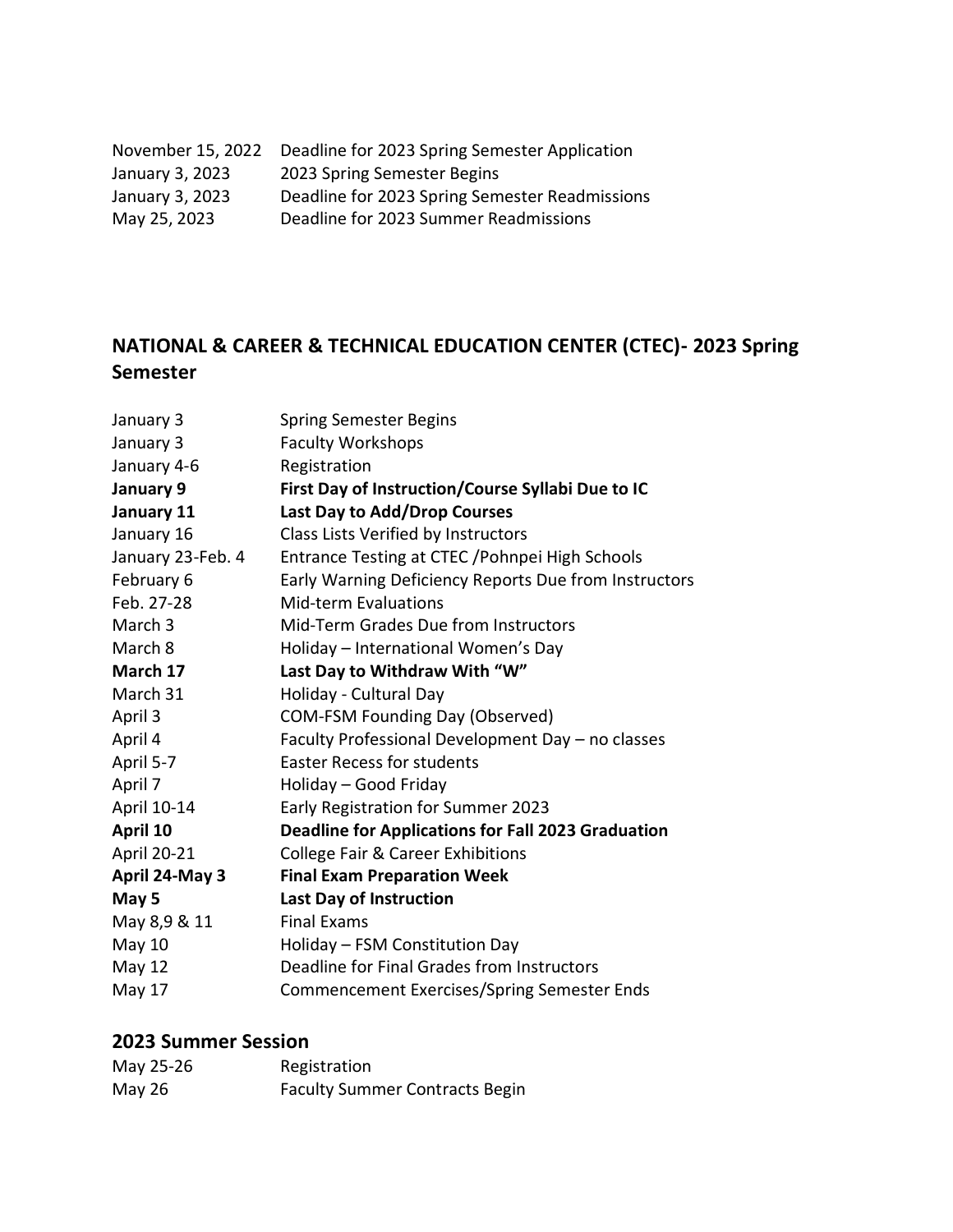| May 26         | <b>Faculty Meeting</b>                               |
|----------------|------------------------------------------------------|
| May 29         | First Day of Instruction/Course Syllabi Due to IC    |
| May 30         | Last Day to Add/Drop Courses                         |
| May $31$       | Class Lists Verified by Instructors                  |
| June 12        | Early Warning Deficiency Report Due from Instructors |
| June 19-20     | <b>Mid-term Evaluations</b>                          |
| June 22        | Mid-term Grades Due from Instructors                 |
| June 23        | Mid-term Break (no school)                           |
| June $26 - 30$ | Early Registration for Fall 2023                     |
| June 30        | Last Day to Withdraw with "W"                        |
| July 11        | <b>Last Day of Instructions</b>                      |
| July 12-13     | <b>Final Exams</b>                                   |
| July 14        | Deadline for final grades from Instructors           |
| July 31        | <b>FALL 2023 BEGINS</b>                              |

#### **YAP CAMPUS - 2022 Fall Semester**

| August 1         | <b>Fall Semester Begins</b>                                 |
|------------------|-------------------------------------------------------------|
| August 2-3       | <b>Faculty Meetings</b>                                     |
| August 4-5       | <b>New Student Orientation</b>                              |
| August 8-9       | <b>Faculty Workshops</b>                                    |
| August 10-12     | <b>Regular Registration</b>                                 |
| <b>August 15</b> | First Day of Instruction/Course Syllabi Due to IC           |
| <b>August 17</b> | Last Day to Add/Drop Courses                                |
| August 22        | Class Lists Verified by Instructors                         |
| September 12     | Early Warning Deficiency Reports Due from Instructors       |
| Oct. 3-4         | <b>Mid-term Evaluations</b>                                 |
| October 7        | Mid-term Grades Due from Instructors                        |
| October 14       | <b>Entrance Testing at Yap State Campus</b>                 |
| October 21       | Last Day to Withdraw with "W"                               |
| October 24       | <b>Holiday - United Nations Day</b>                         |
| Oct. 31-Nov. 3   | Early Registration for Spring 2023                          |
| November 3       | <b>Deadline for Applications for Spring 2023 Graduation</b> |
| November 4       | Holiday (observed)- FSM Independence Day                    |
| November 11      | Holiday - Veterans Day                                      |
| November 23      | Holiday - President's Day                                   |
| Nov. 28 – Dec. 2 | <b>Final Exam Preparation Week</b>                          |
| December 7       | <b>Last Day of Instruction</b>                              |
| Dec. 8,9 & 12    | <b>Final Exams</b>                                          |
| December 13      | Deadline for Final Grades from Instructors                  |
| December 16      | Commencement Exercises/Fall Semester Ends                   |
| December 23      | Holiday - Yap State Constitution Day                        |
| December 26      | Holiday - Christmas Day                                     |
|                  |                                                             |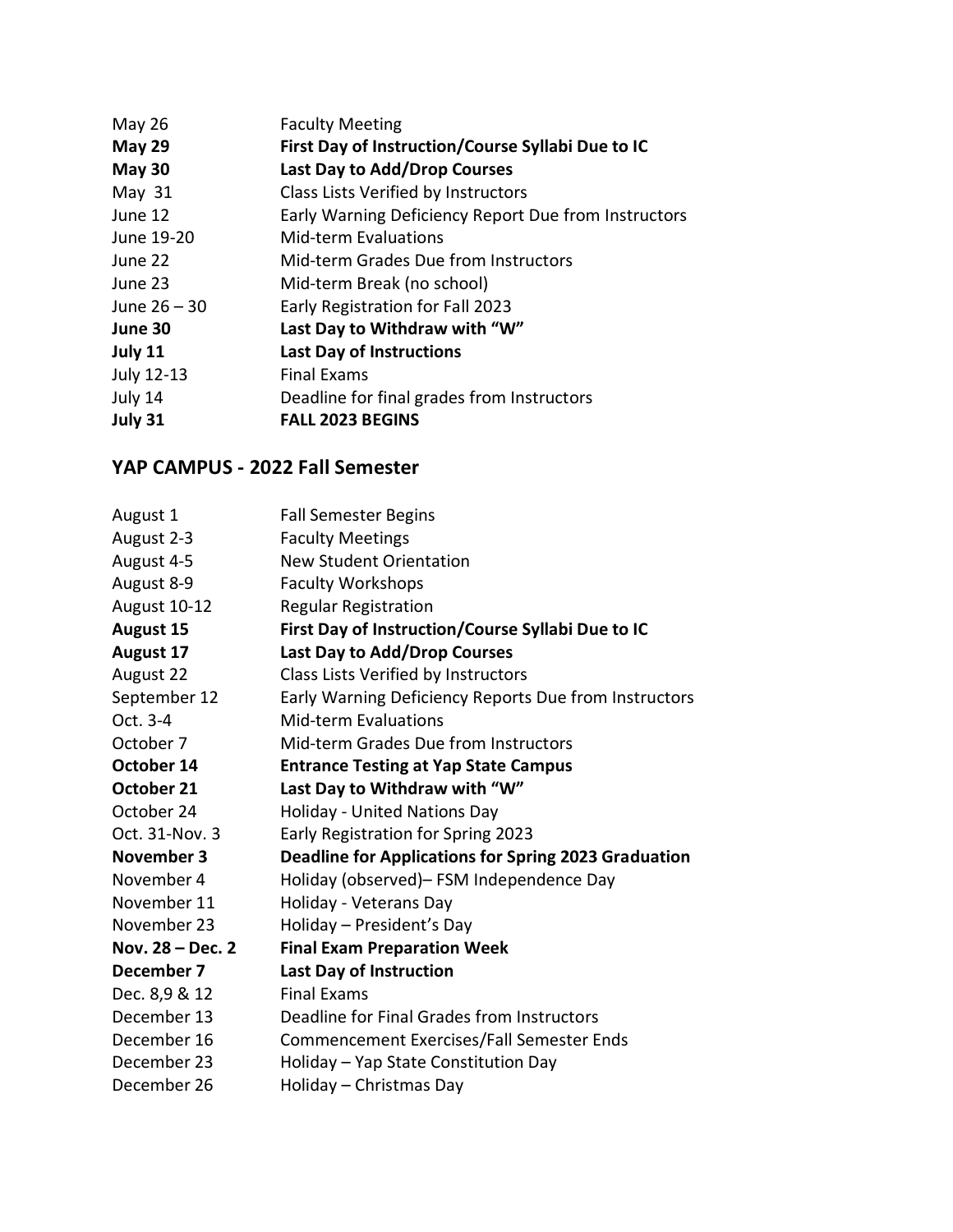#### **Reminders**

| November 15, 2022 | Deadline for 2023 Spring Semester Application  |
|-------------------|------------------------------------------------|
| January 3, 2023   | 2023 Spring Semester Begins                    |
| January 3, 2023   | Deadline for 2023 Spring Semester Readmissions |
| May 25, 2023      | Deadline for 2023 Summer Readmissions          |

# **YAP CAMPUS - 2023 Spring Semester**

| January 3         | <b>Spring Semester Begins</b>                             |
|-------------------|-----------------------------------------------------------|
| January 3         | <b>Faculty Workshops</b>                                  |
| January 4-6       | Registration                                              |
| January 9         | First Day of Instruction/Course Syllabi Due to IC         |
| January 11        | Last Day to Add/Drop Courses                              |
| January 16        | Class Lists Verified by Instructors                       |
| January 30-Feb. 4 | Entrance Testing at Yap High Schools                      |
| February 6        | Early Warning Deficiency Reports Due from Instructors     |
| Feb. 27-28        | <b>Mid-term Evaluations</b>                               |
| March 1-2         | Holiday - Yap Day                                         |
| March 3           | Mid-Term Grades Due from Instructors                      |
| March 17          | Last Day to Withdraw With "W"                             |
| March 31          | Holiday - Cultural Day                                    |
| April 3           | <b>COM-FSM Founding Day (Observed)</b>                    |
| April 4           | Faculty Professional Development Day - no classes         |
| April 5-7         | <b>Easter Recess for students</b>                         |
| April 7           | Holiday - Good Friday                                     |
| April 10-14       | Early Registration for Summer 2023                        |
| April 10          | <b>Deadline for Applications for Fall 2023 Graduation</b> |
| April 24-May 3    | <b>Final Exam Preparation Week</b>                        |
| May 5             | <b>Last Day of Instruction</b>                            |
| May 8,9, & 11     | <b>Final Exams</b>                                        |
| May 10            | Holiday - FSM Constitution Day                            |
| <b>May 15</b>     | Deadline for Final Grades from Instructors                |
| May 18            | Commencement Exercises/Spring Semester Ends               |
|                   |                                                           |

| May 25-26     | Registration                                      |
|---------------|---------------------------------------------------|
| May 26        | <b>Faculty Summer Contracts Begin</b>             |
| <b>May 26</b> | <b>Faculty Meeting</b>                            |
| <b>May 29</b> | First Day of Instruction/Course Syllabi Due to IC |
| <b>May 30</b> | <b>Last Day to Add/Drop Courses</b>               |
| May $31$      | Class Lists Verified by Instructors               |